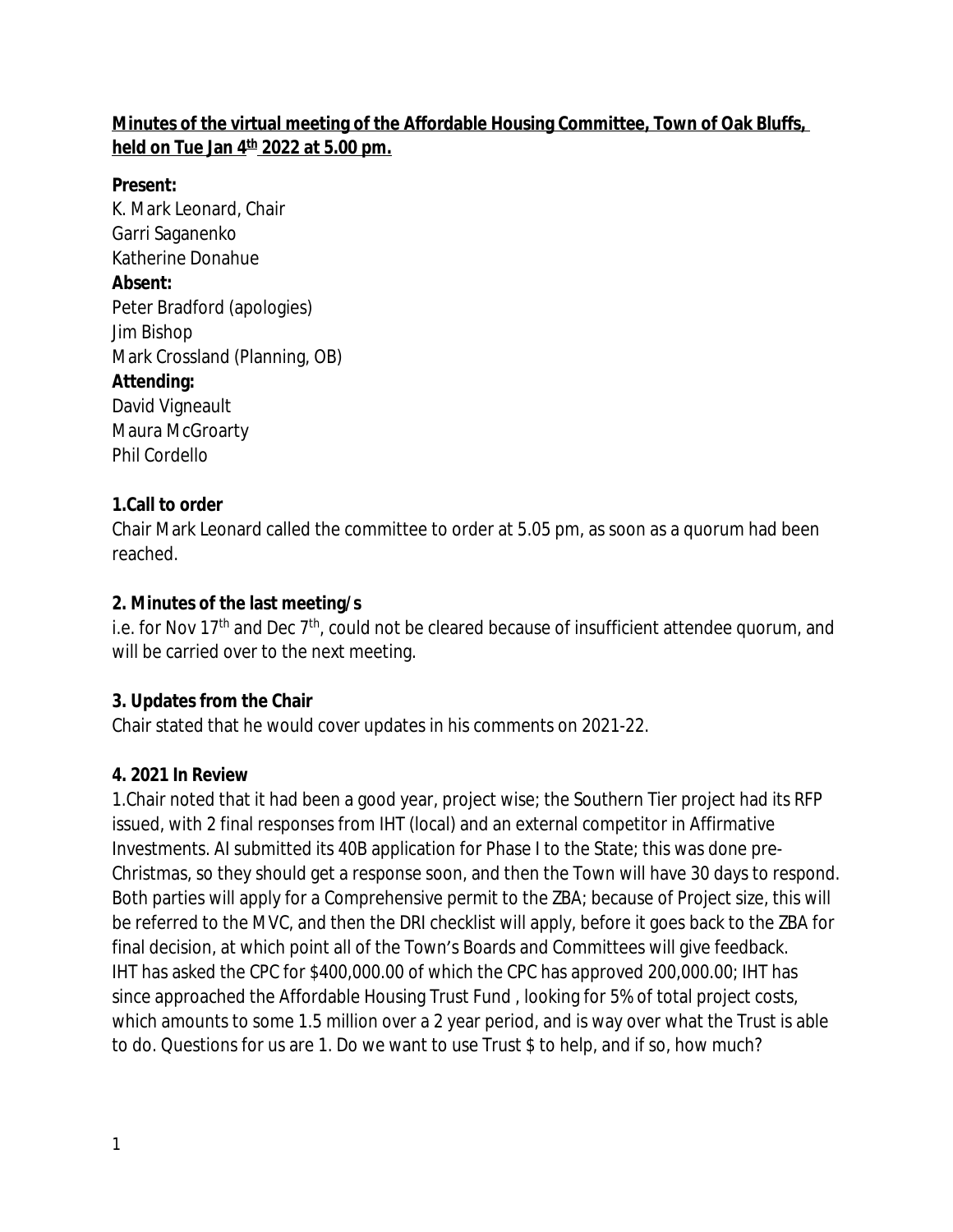Chair then invited questions and comments.

b. Garri thanked the Chair for his leadership and all the work done behind the scenes; His questions were:

i.had AHC intended using Trust Fund \$ to support the ST project? Chair responded that this had never been discussed and no recommendation has been made; the Trust is a composite of AHC and the Selectboard; there is still some 700,000.00 in the Trust not earmarked.

ii. why would the CPC not fully fund IHT's request for the ST? Chair responded that the CPC had to deal with several large funding requests this year – from IHT, the Autism Group, and others; iii.Garri expressed the opinion that the Southern Tier project is the largest affordable housing development thus far and as such is deserving of support. Chair agreed.

c. Katie thanked the Chair for all his work and agreed with Garri on support for the Southern Tier project.

d. Chair concluded that the next step on this would be to put together a plan and suggest a level of support; we can review and vote on it at the next meeting.

e. Maura asked about the source of funds in the AHC Trust. Where had it come from? Chair answered that what the Trust now has originated with the CPC some years back, around 2011 or so; technically, it is still CPC \$, and one of Chair's goals for this year is to get it sorted out properly.

ii. Maura also asked if there were any restrictions on the use of Affordable Housing Trust \$? Chair responded that the money may be used for both affordable and workforce housing, and can accept up to 140% of the AMI. The Trust has a degree of flexibility and can work with both rental and ownership projects.

2. Habitat for Humanity is now breaking ground at the Eastville project site! In a week or so they will start working on the foundation.

3. Jessica Lane – Chair has sent out the proposed RFP with a location map to all members, with a request for comments/responses; Chair has also discussed access options with M Goldsmith – we could proceed to work on this through the homeowner's road association, if there is one; or by eminent domain, which may not be looked on favorably; or build our own road. Chair mentioned that 2 of the abutters are seasonal, one is year-round. Chair thinks we should start by reaching out to see if we can work with them and get their interest and cooperation.

ii. Katie noted that before any outreach to the local folk we should have a plan in place; She will help with follow up on this. Chair noted his appreciation.

iv. Maura said that it would be important to engage the abutters asap because people are better with things they know about up front as opposed to getting the news from a 2<sup>nd</sup> hand source. Maura also had a question of whether Jessica Lane could be used at all for access to homes we might build in that vicinity? Chair responded that it was a matter of working towards an easement agreement, as the road is within property boundaries and is a private road.

4. The Noyes project is moving ahead, and the Selectboard approved designs we submitted; Wendy Brough is working with Melissa Vincent to get a contract ready; Melissa has 1 contractor in hand, and Jim has said that he might have 2, so we could get multiple bidders. To a question from Garri about AHC as primary developer and contractor selection, Chair shared a little Noyes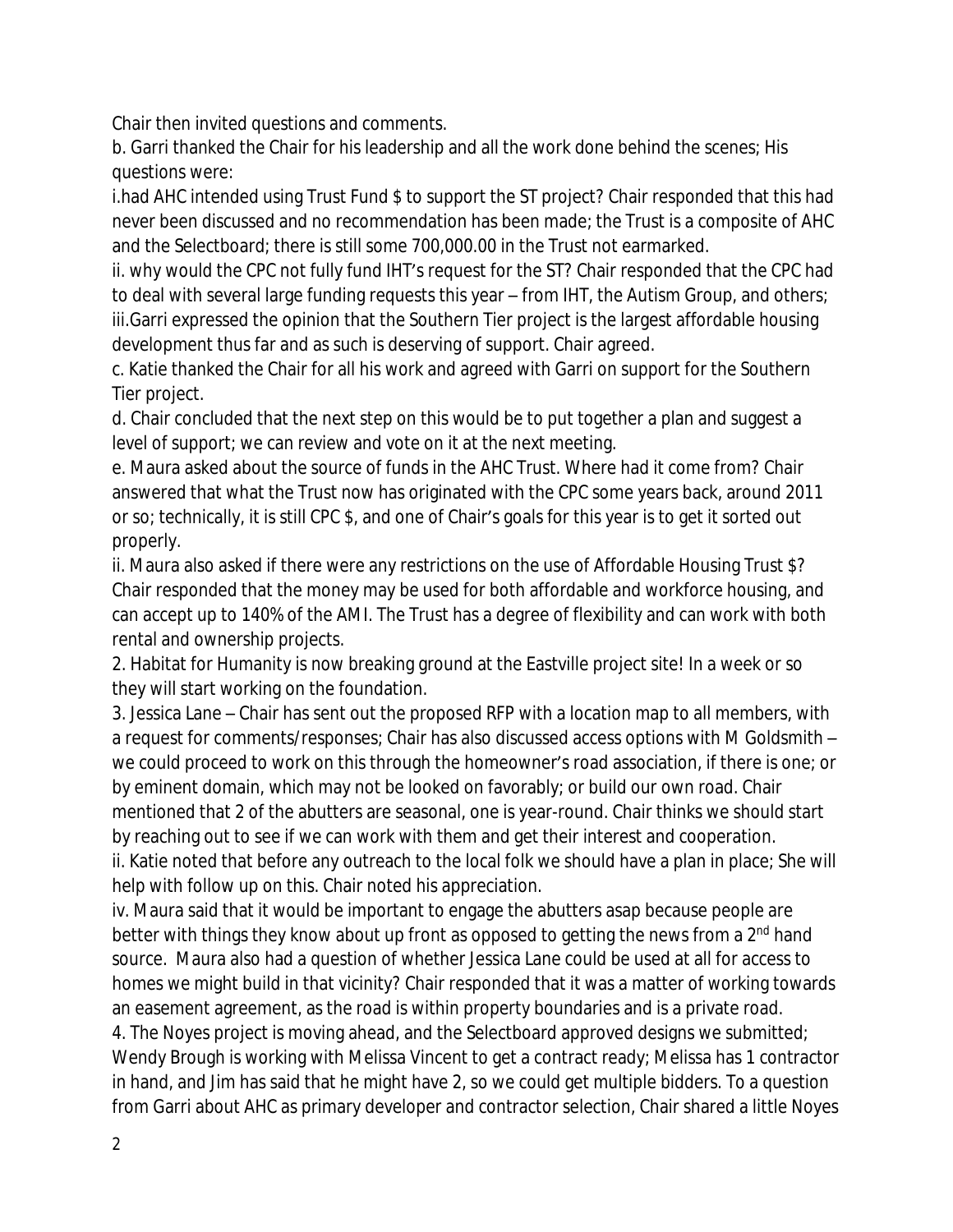history. TRI had helped build it some 11 years ago, still holds a mortgage on it, and manages the building; TRI also has an agreement with the housing authority on tenancy. Chair also shared 2 further points on the Noyes project: as things stand, construction costs are up, and we will need to go back to the Trust for additional funding; we expect this to be under \$100,000.00; further, the Grant funding awarded for Noyes will expire in Jun 2022, so it becomes expedient that once a contractor is chosen and costs are finalized, we move forward.

5. The Housing Bank is looking to place a warrant before the next Oak Bluffs Town Meeting; the Selectboard is now dealing with the questions and issues raised on this by townsfolk.

# 5. 2022 – Activities

1.on Southern Tier work, Chair is working with Deb Potter and Gail Barmakian on drafting the Land Lease.

2.Doughnut hole nitrogen credits transfer – from the Land Bank to the Town of Oak Bluffs; Peter Bradford said he would look into this so we are waiting on him; transferring credits will be a big plus for our work in getting other Lots ready.

3. Oak Bluffs Planning Board is working on zoning reform, with Mark Crossland and JoJo Lambert working on accessory apartment requirements and other needs; they are looking to bring a warrant to Town Meeting and will meet this Friday at 10am in the Library.

4. Garri referred to zoning options passed last Jan and assumed these would be involved as well, in addition to abutter appeals reforms and some ADU language which he had also checked on; Chair will try to find the specific pieces, but also asked Garri to send what he might find so we can send it on to the zoning reform effort.

5. DMH, the IHT query and the Town's response – we look forward to a meeting tentatively set for Jan 21 $st$ ; note that DMH had said that we could have the land for 1\$ if it was going to be used for Affordable Housing;

6. the Linton Ave situation continues, but Town Counsel is working on it, so that we can get clear Title and move forward;

7. AHC's Menu and our scattered Lots – work before us entails the possibility of establishing new pathways towards home ownership; the Alpine Lot is clear, and we can start working on it; positive responses from all present on this; Chair will continue to explore.

# 6. Updates

1. Q from Garri – any deadline over funding for IHT? Chair hopes to tie this with parallel requests, e.g. for Noyes, so that they can be brought to the Selectboard at one go, by mid-Feb if possible.

2. Katie on the Jessica Lane access issue – Katie will check out the issue and its options and report back.